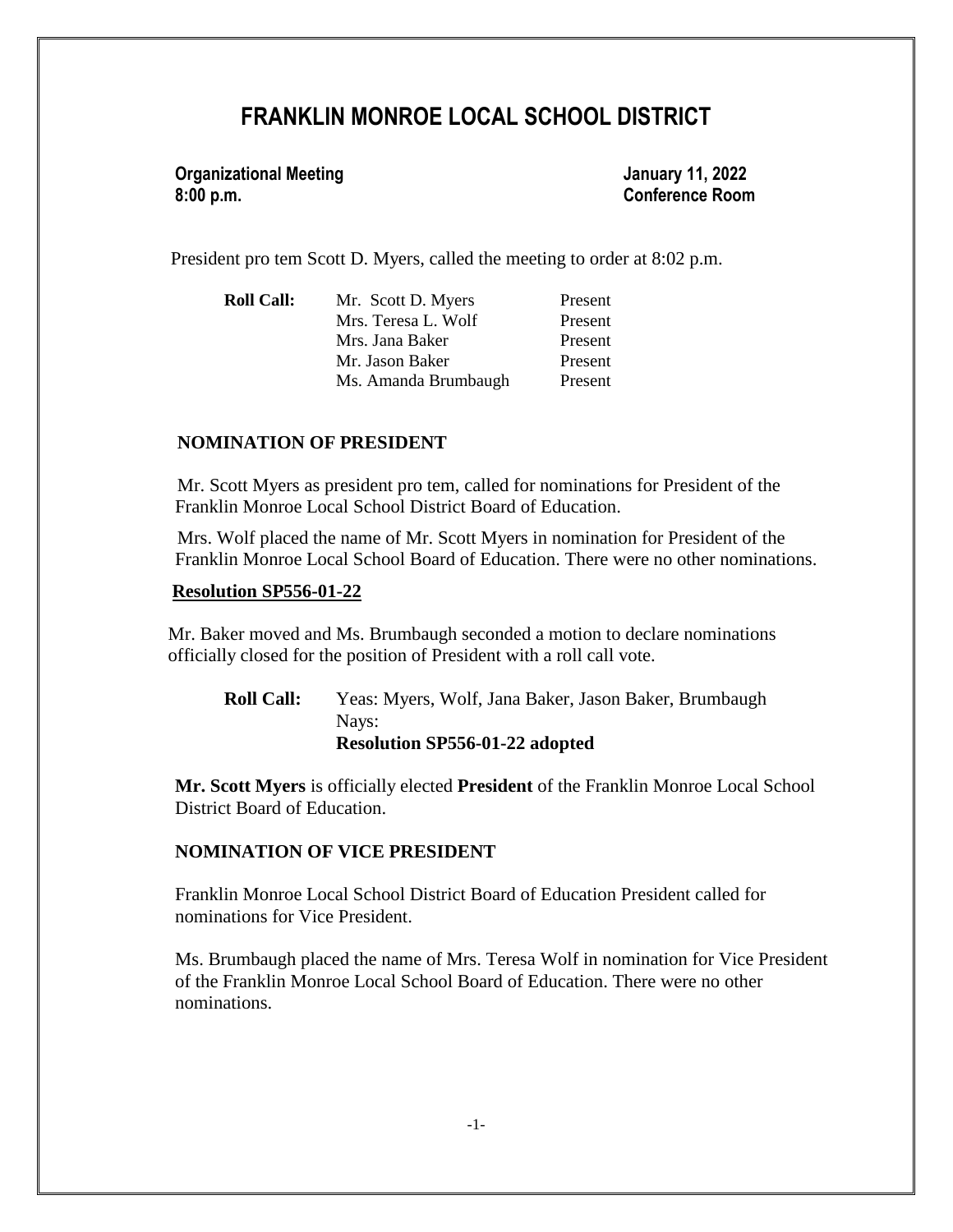## **Resolution SP557-01-22**

Ms. Brumbaugh moved and Mr. Jason Baker seconded a motion to declare nominations officially closed for the positions of Vice President with a roll call vote.

## **Roll Call:** Yeas: Myers, Wolf, Jana Baker, Jason Baker, Brumbaugh Nays: **Resolution SP557-01-22 adopted**

**Mrs. Teresa Wolf** is officially elected **Vice President** of the Franklin Monroe Local School District Board of Education.

## **NOMINATION OF LEGISLATIVE LIAISON**

Franklin Monroe Local School District Board of Education President called for nominations for Legislative Liaison.

Mrs. Wolf placed the name of Ms. Brumbaugh in nomination for Legislative Liaison.

## **Resolution SP558-01-22**

Mrs. Wolf moved and Mrs. Jana Baker seconded a motion to declare nominations officially closed for the position of Legislative Liaison.

**Roll Call:** Yeas: Myers, Wolf, Jana Baker, Jason Baker, Brumbaugh Nays: **Resolution SP558-01-22 adopted**

**Ms. Amanda Brumbaugh** is officially elected **Legislative Liaison** of the Franklin Monroe Local School District Board of Education.

## **NOMINATION OF STUDENT SCHIEVEMENT LIAISON**

Franklin Monroe Local School District Board of Education President called for nominations for Student Achievement Liaison.

Ms. Brumbaugh placed the name of Mr. Jason Baker in nomination for Student Achievement Liaison.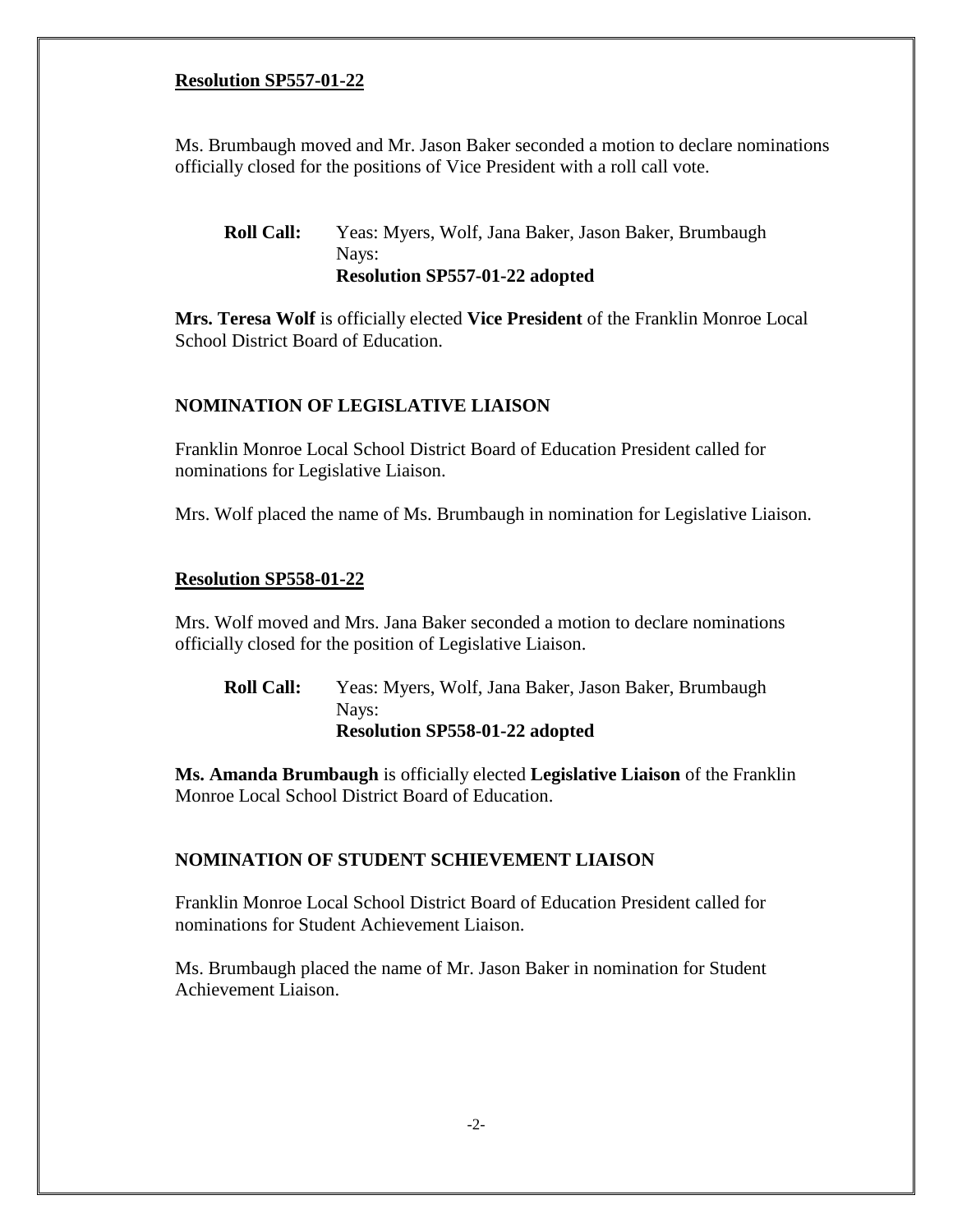#### **Resolution SP559-01-22**

Mrs. Wolf moved and Mrs. Jana Baker seconded a motion to declare nominations officially closed for the position of Student Achievement Liaison.

## **Roll Call:** Yeas: Myers, Wolf, Jana Baker, Jason Baker, Brumbaugh Nays: **Resolution SP559-01-22 adopted**

**Mr. Jason Baker** is officially elected **Student Achievement Liaison** of the Franklin Monroe Local School District Board of Education.

#### **SCHOOL BOARD CONSENT CALENDAR (Items 1 through 6)**

## **Resolution SP560-01-22**

## **Mr. Jason Baker moved and Ms. Brumbaugh seconded a motion to approve the following items.**

**Roll Call:** Yeas: Myers, Wolf, Jana Baker, Jason Baker, Brumbaugh Nays: **Resolution SP560-01-22 adopted**

## **1. Establishing Time and Place of meeting (O.R.C. 3313.15).**  Establish the regular monthly meeting of the Franklin Monroe Local School District Board of Education to be held on the third Monday of each month at 8:00 p.m., in the conference room, unless otherwise specified: February 14, 2022; June 27, 2022.

## **2. Compensation of Board Members.**

Approve compensation for serving on Franklin Monroe Local School District Board of Education including attendance of a meeting or meeting each month shall be for a maximum of thirteen meetings per year. Compensation as per board adopted policy.

## **3. Service Fund (O.R.C. 3315.15).**

To establish a service fund for the Franklin Monroe Board of Education, as per appropriation resolution(s).

## **4. Adoption of Existing Board of Education Policies**

To adopt existing Franklin Monroe Board of Education policies as legislative direction for the operation of the Franklin Monroe Local School District.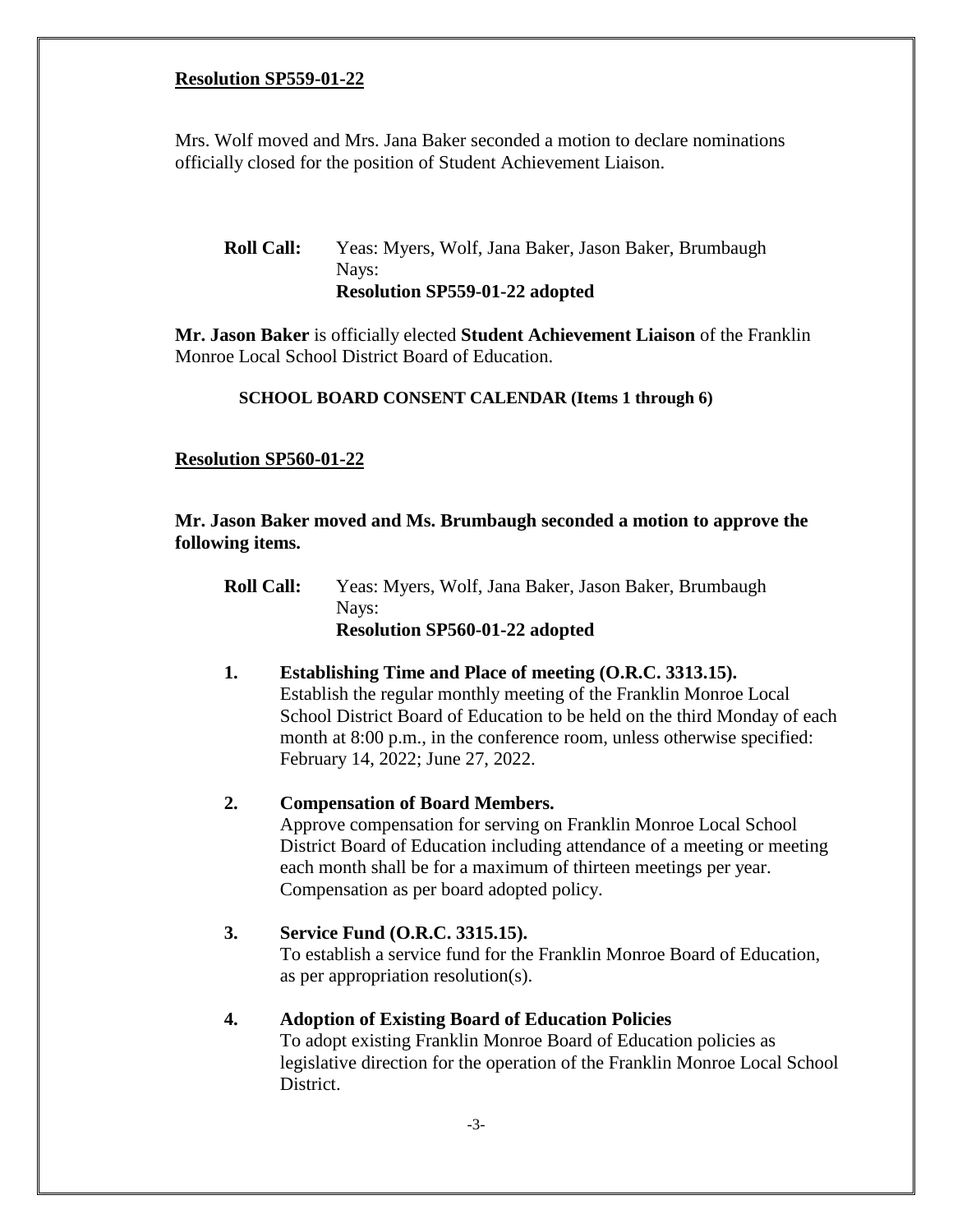- **5. Purchasing from Ohio Industries for the Handicapped (OIH).** To declare not to purchase from Ohio Industrial for the Handicapped (OIH) during calendar year 2022 due to noncompetitive pricing.
- **6. Legal Service:** Maintain using Janet K. Cooper with Bricker and Eckler LLP as the School District's legal counsel during the calendar year 2022.

## **SCHOOL FINANCE CONSENT CALENDAR ITEMS (Item(s) 1)**

## **Resolution SP561-01-22**

Mr. Wolf moved and Ms. Brumbaugh seconded a motion to approve the following duties of the Treasurer.

**Roll Call:** Yeas: Myers, Wolf, Jana Baker, Jason Baker, Brumbaugh Nays: **Resolution SP561-01-22 adopted**

1. The Board of Education authorizes the Treasurer to fulfill the following duties.

## **a. Advance on Tax Settlement**

The Treasurer and Board President are hereby authorized to request advance draws on tax settlements at the appropriate times during the 2022 calendar year.

## **b. Payment of Bills**

The Treasurer be given authority to pay all bills during the calendar year of 2022. Said payments are to be within the limits of the appropriations resolution(s).

## **c. Investment Fund**

To authorize the Treasurer to invest active/interim/inactive funds at the most productive interest rates whenever funds are available.

## **SCHOOL BUSINESS CONSENT CALENDAR ITEM (Item(s) 1).**

## **Resolution SP562-01-22**

Ms. Brumbaugh and Mr. Jason Baker seconded a motion to approve the following duties for the Superintendent.

**Roll Call:** Yeas: Myers, Wolf, Jana Baker, Jason Baker, Brumbaugh Nays: **Resolution SP562-01-22 adopted**